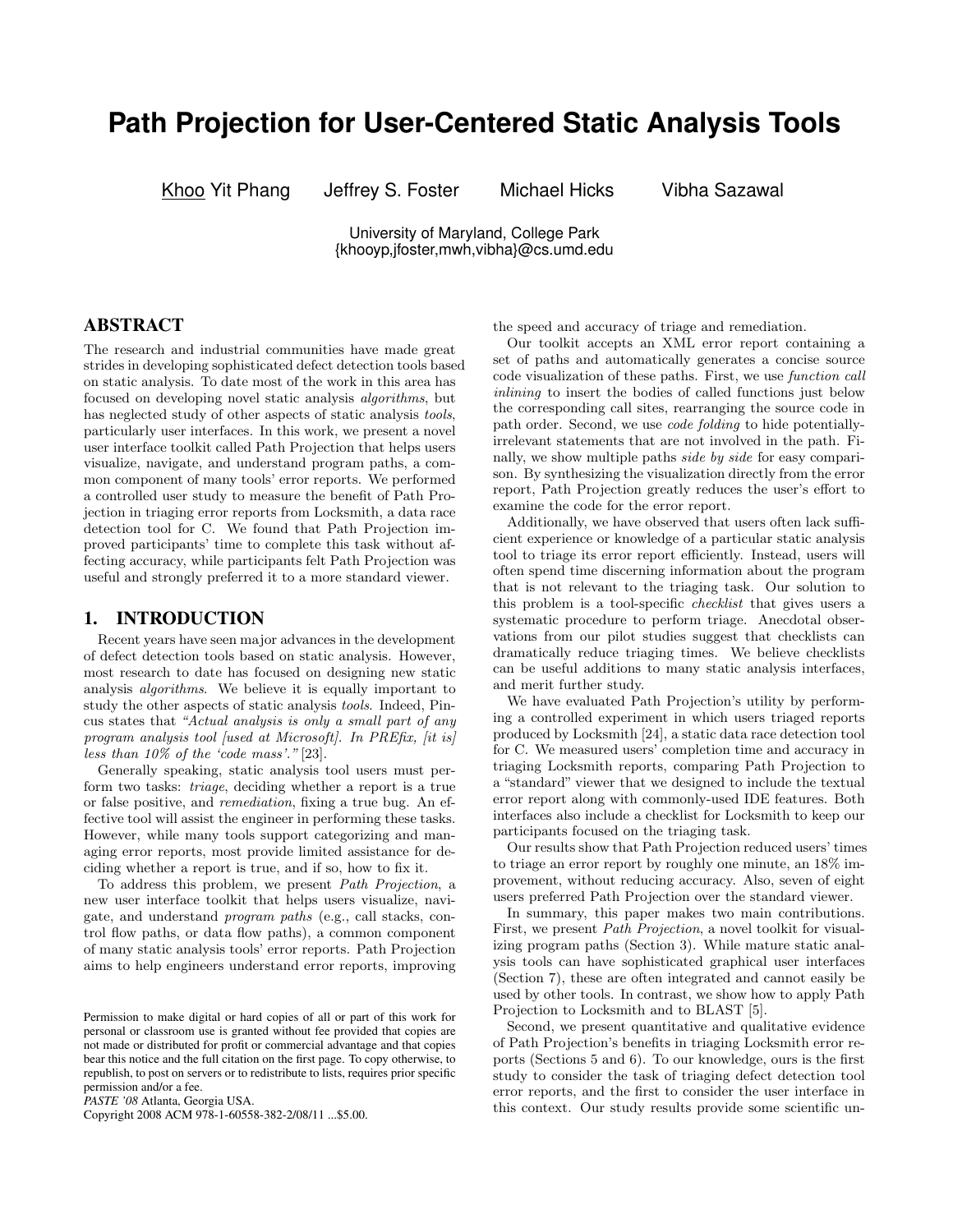derstanding of which features are most important for making users more effective when using static analysis tools.

Due to space constraints, our discussion of Path Projection, checklists, and our experiments is brief. Further details can be found in a companion technical report [18].

## 2. MOTIVATION: PROGRAM PATHS

The simplest way for a static analysis tool to report a potential defect is to indicate a line in the file where the defect was detected. However, while this works reasonably well for C or Java compiler errors, static analysis designers have long realized it is insufficient for understanding the results of more sophisticated static analyses. Accordingly, many static analysis tools provide a program path, i.e., some set of program statements, with each error message. For example, CQual [15] and MrSpidey [11] report paths corresponding to data flow; BLAST [5] and SDV [3] provide counterexample traces; Code Sonar [14] provides a failing path with pre- and post-conditions; and Fortify SCA [12] provides control flow paths that could induce a failure.

Because static analysis tools often make conservative assumptions, they typically produce *false positives*, i.e., reports that do not correspond to actual bugs. The user must therefore triage a tool's reports by, e.g., tracing the reported paths, to decide if a problem could actually occur at runtime.

*Unrealizable paths in Locksmith.* To understand the challenges that occur when tracing program paths, we consider the problem of triaging error reports in Locksmith, a data race detection tool for C [24]. Locksmith reports paths whose execution could lead concurrent threads to access a shared variable simultaneously. However, like many other tools, Locksmith employs a path-insensitive analysis, meaning it assumes that any branch in the program could be taken both ways. Thus, to triage an error report, a user must decide whether a pair of reported accesses is simultaneously realizable, i.e., if there is some execution in which both could happen at once.

The triaging process is conceptually simple: we must examine the control flow logic along the paths and ensure it does not prevent both accesses from occurring at once. However, in practice, performing this task is non-trivial, taking a surprising amount of effort using typical code editors.

Consider Figure 1, a screenshot of our standard viewer, which represents the assistance a typical editor or IDE would give users in understanding textual error reports. A sample Locksmith error report is shown in the pane labeled  $(1).<sup>1</sup>$ This error report comes from aget, a multithreaded FTP client. The report first identifies prev as the shared variable involved in the race. Then, it lists two call stacks leading to conflicting accesses to prev, the first via a thread created in main, and the second via a different thread created in resume get. No lock is held at either access.

We arrived at the screenshot in Figure 1 by tracing through the error report. We began by clicking a hyperlink (2) to jump to the thread creation site for path 1. Next, we examined the code above the thread creation site, which required some scrolling, and saw that this thread is unconditionally created. Later, we will want to relate this thread creation site with the one in path 2, so we split the win-

<sup>1</sup>Note that this report format is slightly different than Locksmith's current output, but the differences are merely syntactic. dow to keep this code visible (3). Then, we inspected the function signal waiter by clicking on the hyperlink (first selecting the lower viewer so the target of the link was shown there). We eventually created several splits to keep track of the relevant code of the remaining functions in the report.

The resulting display is cluttered and hard to manage, and if we were to continue, we would likely be forced to collapse splits, which would make it harder to refer back to code along the path. In general, when examining program paths with standard viewers, mundane tasks such as searching, scrolling, navigating, viewing, or combining occur with such frequency that they add up to a significant cognitive burden on the user and distract from the actual program understanding task. In our experience, it can be quite tedious to triage error reports even for small programs such as aget, which has only 2,000 lines of code. Since static analysis tools can yield hundreds of defect reports on large programs, we believe it is crucial to make triaging error reports easier.

The goal of Path Projection is to make tracing paths much easier by reducing the cognitive load on the user. In our user study, we focused on the task of triaging Locksmith error reports by looking for unrealizable paths. However, we also believe that Path Projection is generally applicable to many other program understanding tasks involving path tracing.

We should add that, besides unrealizable paths, there are several other reasons Locksmith may report a false positive, e.g., it may incorrectly decide that a variable is shared, or it may decide a lock is not held when it is [24]. For many programs that we have looked at, Locksmith's lock state analysis is accurate, and warnings often involve only simple sharing (e.g., of global variables, or via simple aliasing), so our current work focuses on tracing program paths. These other cases are certainly important, and we intend to address them in future work.

# 3. PATH PROJECTION

The input to our Path Projection toolkit is an XML error report and the program source. Path Projection combines two techniques—function call inlining and path-derived code folding—to "project" the source code onto the error path.

Figure 2 shows the Path Projection interface for the error report from Figure 1. Path Projection first lays out the code by inlining function calls (1), i.e., by inserting the code for each call along the path directly below the calling line. In the close-up of Figure 2, main calls resume\_get, so the body of resume get is displayed directly below the call site. Then resume get calls http get (via pthread create), so the latter's body is inlined, and so on. As a result, the code is visually arranged in path order, so the user no longer has to jump around the program to trace a path.

Next, Path Projection applies code folding to hide away irrelevant code (2), so that the user is initially shown as much of the path as will fit in one screen. We show only lines that are implicated in the error report, and the function names or conditional guards of enclosing lexical blocks (including matching braces). This degree-of-interest model is similar to that proposed by Furnas [13]. Note that Path Projection's code folding is more selective than the blocklevel folding that is more common in code editors; in the latter, an entire lexical block has to be unfolded to reveal even a single implicated line. Our code folding heuristic can also be thought of as a simple form of program slicing [30].

Path Projection can also show paths side by side, with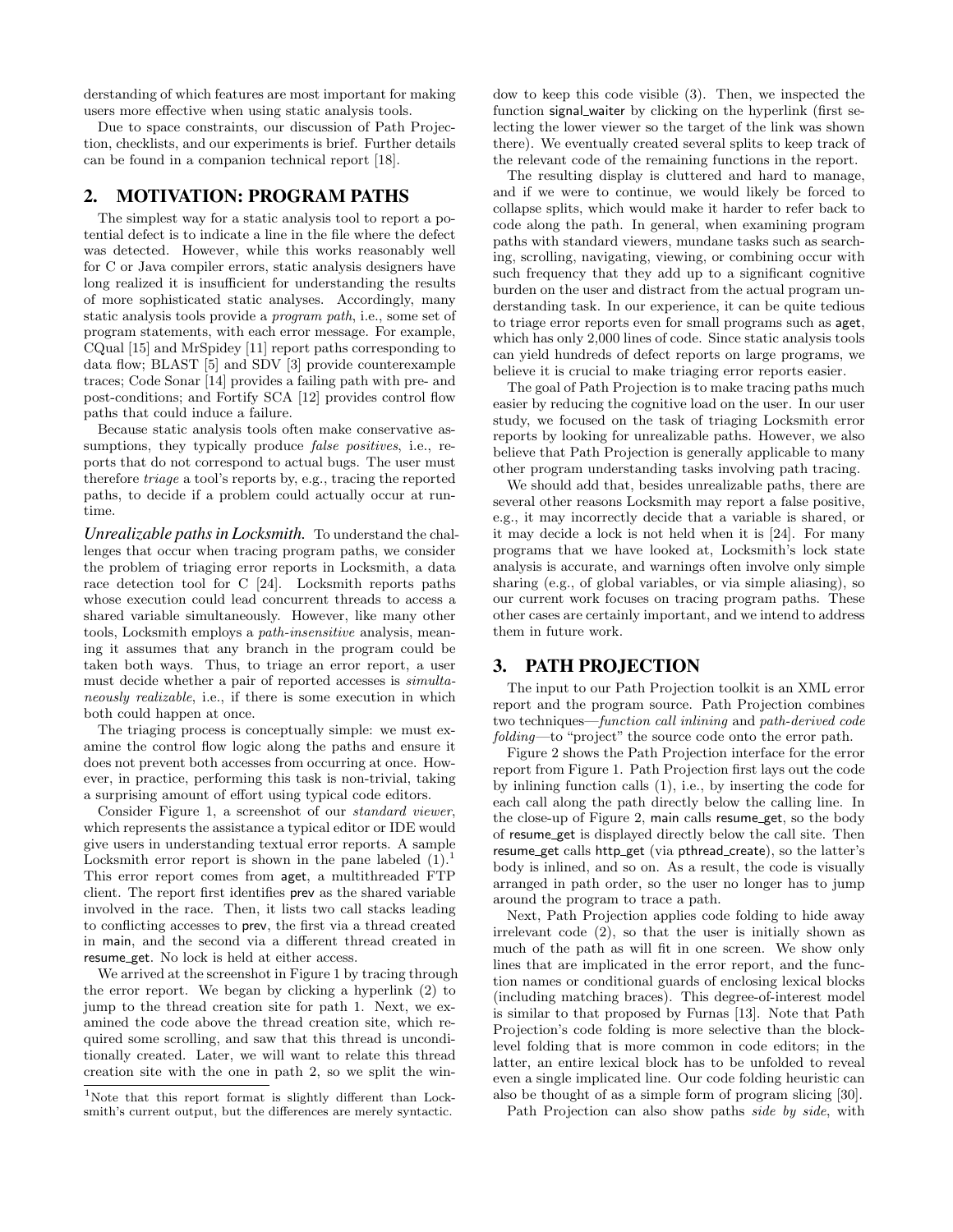

Figure 1: Standard viewer showing 5 splits: one for each function call in path 1, and the first function call in path 2 (picture in color; labels described in text)

inlining and code folding applied to each path separately to avoid conflating the context of different paths. Side-by-side path display is particularly useful for triaging Locksmith error reports, so the user may easily compare several paths.

At times during triaging, a user may wish to look at code outside a reported path. At a coarse level, the user may disable code folding for an entire function by clicking the corresponding expansion button. For finer control, the user may also use the multi-query feature to search for and highlight multiple terms at once (3). Matching terms are revealed despite folded code, and each term is given a distinct color to make it easy to locate. For Locksmith, we find multi-query especially useful when preset with pthread-related functions. Lastly, Path Projection includes a reveal definition facility that uses inlining to show the definition of any function or variable along the path.

Let us continue our earlier example, now using Path Projection to trace path 2. Unlike before, we can mostly ignore the error report, since it is apparent that main calls resume get, which calls pthread create in a loop, and so on. We can tell at a glance that the conflicting access is in updateProgressBar, underlined in red. Thus, we just need to examine the conditionals along the path, as we would with the other interface. If we are unfamiliar with the code, we can use reveal definition to show the body of read log, used in the conditional in main, and multi-query to show uses of foffset in http\_get. From this we can decide that the path is indeed realizable. Furthermore, we see there is another call to pthread create earlier in main. This is the call in path 1, and so we now see that both paths may occur at once.

Notice that with Path Projection, we are no longer distracted by mundane tasks such as window management, and can focus on the task of understanding program paths. In many cases, this task becomes a simple matter of reading each column in the Path Projection display from top to bottom, and we can triage error reports more easily.

*Applying Path Projection to other tools.* Path Projection is designed to be a general toolkit for visualizing pathbased error reports. More precisely, Path Projection is a standalone tool that takes as input an XML error report and the source code under analysis, and produces a web browserbased visualization of the code, as shown. The XML format encodes paths as lists of function calls, function returns, and any implicated lines in those functions.

In addition to Locksmith, we have applied Path Projection to counterexample traces produced by BLAST [5], a software model checking tool. Such traces are not call stacks, as in Locksmith, but rather are execution traces that include function calls and returns. We use a short awk script to post-process a BLAST trace into our XML format.

We believe that Path Projection makes it much easier to understand BLAST's error reports. BLAST error reports can be confusing in their textual form. For example, paths can be hundreds of lines long and, as a result, it can be quite difficult to keep track of the execution context, e.g., by matching function calls and returns. Using Path Projection for BLAST reports, however, it is quite easy to tell when functions are called, and when they return. In fact, the structure of the path is usually apparent without having to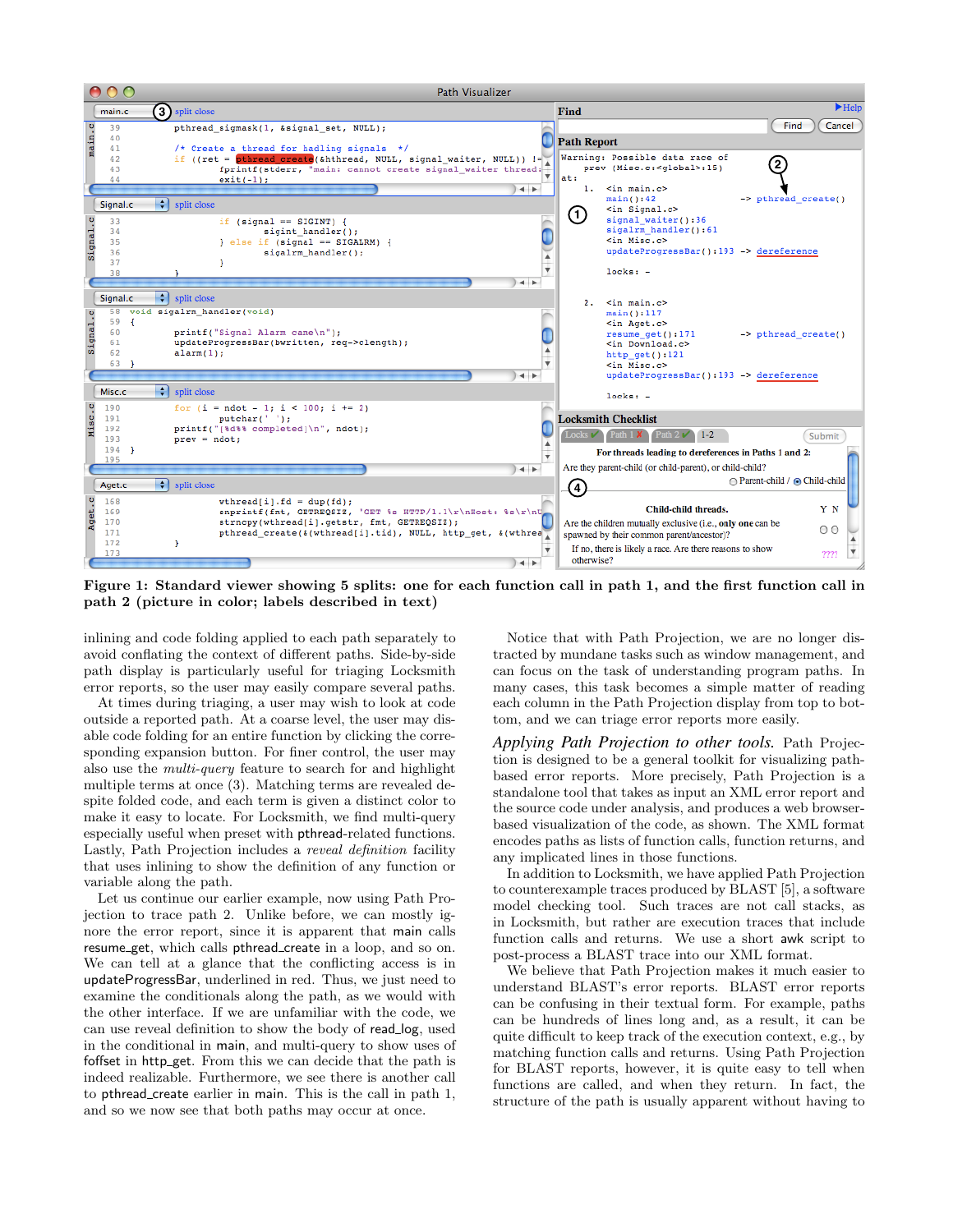

Figure 2: Path Projection (top) and a close-up. This and additional screenshots are available at http://www.cs.umd.edu/projects/PL/PP.

refer to the error report. Our technical report [18] contains a screenshot and more detailed discussion of using BLAST with Path Projection.

#### 4. CHECKLIST

To understand an error report, the user must develop a way to take the information in the report and relate it to the potential problem with the code. Moreover, to decide whether an error report is a false positive, the user has to understand something about the sources of imprecision in the analysis. To static analysis experts, this triaging procedure often seems obvious, but participants in our pilot studies (who were not static analysis experts) had trouble even with extensive tutorials. Participants often developed their own ad hoc, inconsistent procedures that neglected some sources of imprecision (and thus sometimes wrongly concluded a report to be a true bug) or assumed non-existent sources of imprecision (and therefore wasted time verifying conditions certain to hold).

We addressed this situation by encoding the triaging procedure as a checklist that enumerates the steps required to triage a specific report. A triaging checklist is tool- and error-specific: different tools have different sources of imprecision and different kinds of error reports.

For Locksmith, the principle source of imprecision we are

concerned with is unrealizable paths, and the error reports list a set of program paths that access a shared variable with inconsistent locking. Thus, our checklist for Locksmith breaks down triaging into a set of sub-tasks: checking simultaneous realizability for each pair of possibly-racing paths listed in the error report.

Figure 1 (4) shows part of our checklist, a tab that asks the user to decide whether paths 1 and 2 may race. These tabs are automatically generated from the error report. As checklists are not user-interface specific, we included the same checklist in both the Path Projection and Standard Viewer.

This particular tab first directs the user to determine whether the two threads are in a parent-child or other (childchild) relationship. If the user selects child-child, as shown, then the user has to check whether the two children are mutually exclusive, e.g., spawned in mutually exclusive branches of an if statement, which would preclude a race. If they are not, the last question simply asks the user if there is a race for reasons that we did not anticipate. Details of other tabs can be found in our companion technical report [18].

Comparing the results of our pilot study to the one reported in the next section, users triaged error reports 41% faster with checklists than without them. Though there were other differences in the procedures and the interfaces, our observations suggest that most of the improvement is due to the checklist. Therefore, we believe that a tool-specific checklist has independent value, and that tool developers should consider designing checklists for use with their tools.

#### 5. EXPERIMENTAL EVALUATION

We evaluated Path Projection's utility in a controlled user study in which participants triage Locksmith error reports using either Path Projection (PP) or the standard viewer (SV). In this task, PP provides an advantage over SV in triaging if it is faster, easier, and/or more accurate. The discussion of our experiments and results is brief due to space constraints. Full details can be found in our companion technical report [18].

*Participants.* We recruited eight student participants (3 undergraduate, 5 graduate) from the UMD Computer Science Department. All participants had taken at least one college-level class involving multithreaded programming (not necessarily in C). On a 1 (no experience) to 5 (very experienced) scale, participants rated themselves as 3 or 4 in their ability to debug data races. Two participants had previously used a race detection tool (Locksmith and Eraser [27]).

*Procedure.* Each participant performs the triaging task in two sessions, first with one interface and then with the other. All participants receive the same set of problems in the same sessions: 1.1, 1.2, and 1.3 in Session 1, and 2.1, 2.2, and 2.3 in Session 2. However, half of the participants use PP in Session 1 and half use SV, and the participants switch interfaces for the second session.

Each session begins with short tutorials on pthreads and data races in general, and on Locksmith in particular, with emphasis on the items in the triaging checklist. The particular features of the user interface (PP or SV) are explained in a subsequent tutorial.

Next comes a single practice trial and three actual trials, all of which follow the same procedure. In each trial, we first ask participants to triage a Locksmith error report. Triaging ends when participants complete and submit the triaging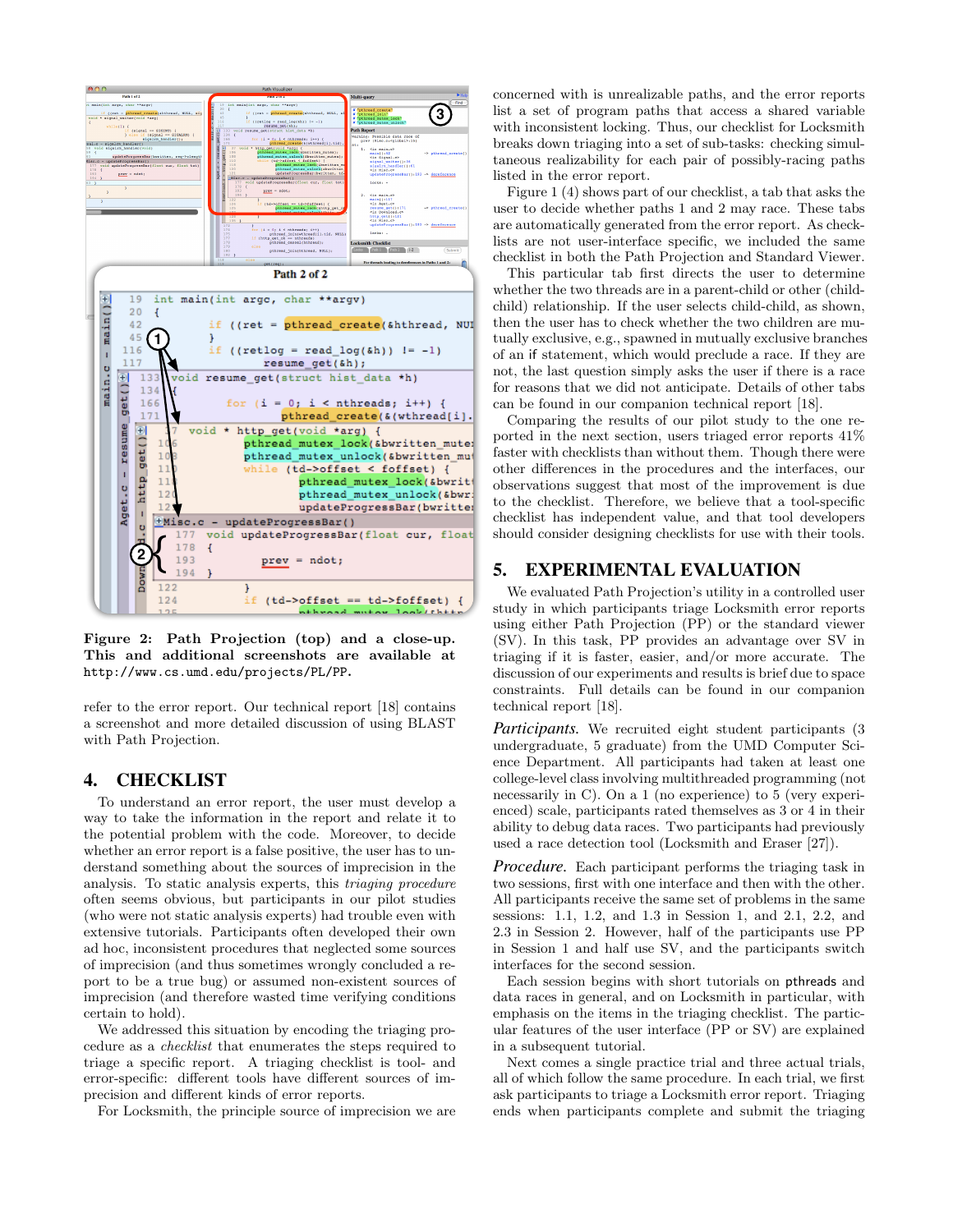Completion times and accuracy for each trial

| Completion times and accuracy for each trial            |           |                |                                               |                |           |                     |                              |      |  |  |  |  |
|---------------------------------------------------------|-----------|----------------|-----------------------------------------------|----------------|-----------|---------------------|------------------------------|------|--|--|--|--|
|                                                         | Session 1 |                |                                               |                | Session 2 |                     |                              |      |  |  |  |  |
| Trial                                                   | 1.1       | 1.2            | 1.3                                           | mean           | 2.1       | 2.2                 | 2.3                          | mean |  |  |  |  |
| User                                                    | <b>SV</b> |                |                                               |                | PP        |                     |                              |      |  |  |  |  |
| $\mathbf{1}$                                            | 8:36      | 14:14          | 9:44                                          | 10:51          | 7:07      | $4:48*$             | 4:02                         | 5:19 |  |  |  |  |
| $\overline{2}$                                          | $5:07*$   | 3:10           | 5:50                                          | 4:42           | 4:16      | $2:29*$             | $2:10*$                      | 2:58 |  |  |  |  |
| $\overline{5}$                                          | 7:46      | 2:34           | $5:38*$                                       | 5:20           | 5:13      | $3:43*$             | $1:18*$                      | 3:25 |  |  |  |  |
| $\overline{7}$                                          | 5:40      | 6:23           | 7:35                                          | 6:33           | 3:05      | $3:53*$             | 2:32                         | 3:10 |  |  |  |  |
|                                                         |           |                |                                               |                |           | 3:43                |                              |      |  |  |  |  |
| User                                                    |           | PP             |                                               |                |           | $\overline{\rm SV}$ |                              |      |  |  |  |  |
| $\overline{0}$                                          | $6:27*$   | 6:09           | $8:32*$                                       | 7:03           | 9:42      | $5:16*$             | $3:11*$                      | 6:03 |  |  |  |  |
| 3                                                       | 6:38      | 7:18           | 8:35                                          | 7:30           | 11:18     | 6:21                | 3:39                         | 7:06 |  |  |  |  |
| $\overline{4}$                                          | 8:21      | 2:11           | 4:43                                          | 5:05           | $5:26*$   | $4:27*$             | $2:46*$                      | 4:13 |  |  |  |  |
| 6                                                       | 7:11      | 2:52           | $4:50**$                                      | 4:57           | 4:33      | $4:06*$             | $1:58*$                      | 3:32 |  |  |  |  |
|                                                         |           |                |                                               | 6:09           |           |                     |                              | 5:14 |  |  |  |  |
| $#$ Tabs                                                | 3         | $\overline{2}$ | 6                                             |                | 6         | 3                   | 3                            |      |  |  |  |  |
| $*$                                                     |           |                | one incorrectly answered tab in the checklist |                |           |                     |                              |      |  |  |  |  |
| Completion time (sec)<br>Duration in error report (sec) |           |                |                                               |                |           |                     |                              |      |  |  |  |  |
| 400                                                     |           |                |                                               |                |           |                     |                              |      |  |  |  |  |
|                                                         |           |                | <b>B</b> Standard Viewer                      |                |           |                     | ■ Standard Viewer            |      |  |  |  |  |
|                                                         |           |                | <sup>n</sup> Path Projection                  | 100 120        |           |                     | <sup>n</sup> Path Projection |      |  |  |  |  |
| 300                                                     |           |                |                                               |                |           |                     |                              |      |  |  |  |  |
|                                                         |           |                |                                               | 80             |           |                     |                              |      |  |  |  |  |
|                                                         |           |                |                                               |                |           |                     |                              |      |  |  |  |  |
|                                                         |           |                |                                               |                |           |                     |                              |      |  |  |  |  |
| 200                                                     |           |                |                                               | 80             |           |                     |                              |      |  |  |  |  |
|                                                         |           |                |                                               |                |           |                     |                              |      |  |  |  |  |
|                                                         |           |                |                                               | $\overline{a}$ |           |                     |                              |      |  |  |  |  |
| 100                                                     |           |                |                                               |                |           |                     |                              |      |  |  |  |  |
|                                                         |           |                |                                               | 20             |           |                     |                              |      |  |  |  |  |



Figure 3: Quantitative data

checklist. Immediately afterward, we present participants with the same problem and ask them to explain out loud the steps they took to verify the warning. This allows us to compare their descriptions with our expectations, and gives the users a chance to revisit their reasoning without bias from the experimenter. After the experiment, participants complete a questionnaire and interview to determine their opinion of the user interface.

We ran the experiment on Mac OS X 10.5.2 with a 24 inch wide-screen LCD monitor. To avoid bias due to OS competency, all keyboard shortcuts were disabled except for cut, copy, paste, find, and find-next, and participants were informed of these shortcuts.

*Programs.* Each trial's error report was drawn from a program to which we had previously applied Locksmith [24]. Reports from programs engine and pfscan were used during the tutorial and practice trials. Trials 1.1–1.3 use reports from aget, and trials 2.1–2.3 use reports from knot. Overall, there were 23 checklist tabs to complete for the experiment, 8 true positives and 15 false positives. Note that we chose reports in which imprecision in the sharing and lock state analysis do not contribute to the report's validity, so as to focus on the task of tracing the program path.

#### 6. EXPERIMENTAL RESULTS

*Completion time.* We measured the time it took each participant to complete each trial, defined as the interval from loading the user interface until the participant submitted a completed checklist. The top part of Figure 3 lists the results, and the chart in the lower-left corner of the figure shows the mean completion times for each interface/session combination. We found in general that PP results in shorter completion times than SV.

More precisely, the mean completion time is 6:02 minutes for SV and 4:56 minutes for PP, a 1:06 minute (or 18%) reduction. A standard way to test the significance of this result is to run a user interface (within subjects) by presentation order (between subjects) mixed ANOVA on the mean of the three completion times for each participant in each session. This test revealed a statistically significant interaction effect between the interface and the presentation order  $(F(1, 6) = 6.046, p = 0.004).$ <sup>2</sup> We believe this is a learning effect—notice that for the SV-PP order (SV first, PP second), the mean time improved 3:08 minutes from the first session to the second, and for the PP-SV order the mean time improved 55 seconds. We ran two one-way, withinsubjects ANOVAs, analyzing each presentation order separately, and found that both of these improvements were statistically significant.  $(F(1, 3) = 12.78, p = 0.038$  for SV-PP, and  $F(1, 3) = 19.33$ ,  $p = 0.022$  for PP-SV).

However, notice that the SV-PP improvement is much greater than the PP-SV improvement. We applied Cohen's d, a standard mean difference test, which showed that the SV-PP improvement was large  $(d = 1.276)$ , and the PP-SV improvement was small-to-medium  $(d = 0.375)$ . This provides evidence that while there is a learning effect, PP still improves user performance significantly.

Note we did not distinguish correct and incorrect answers when analyzing completion times. It is unclear how incorrect answers affect timings, especially since in many cases, only one tab out of several contained an incorrect answer.

*Accuracy.* The chart at the top of Figure 3 also indicates, for each trial, how many checklist tabs were answered incorrectly. The total number of checklist tabs to complete per trial is at the bottom of the chart. Our results show that user mistakes were evenly distributed across both interfaces, 10 (10.9%) under PP and 9 (9.8%) under SV. For each participant, we summed the number of mistakes in each session and compared the sums for each interface using a Wilcoxon rank-sum test. This showed that the difference is not significant ( $p = 0.770$ ), suggesting the distribution of errors is comparable for both interfaces. Thus, using PP, participants came to similarly accurate conclusions in less time.

*Time in error report.* The chart in the bottom right of Figure 3 shows the mean times spent with the mouse hovering over the error report for each session and interface. On average, participants spent 20 seconds in the error report under PP, compared to 94 seconds under SV, a dramatic difference. We believe this difference occurs because PP makes paths clearly visible in the source code display, whereas in SV, hyperlinks in the error report are heavily used to reveal relevant parts of the code. One participant even noted that the error report is "necessary for the standard viewer, but just a convenience in [PP]."

*Qualitative results.* We asked each participant to rate, on a scale of 1-5, whether each interface was quick to learn, led them to confidence in their answer, and made races easy to verify. There was no statistically significant difference in users' responses between the two interfaces. However,

 $2^{2}$ As is standard, we consider a *p*-value of less than 0.05 to indicate a statistically significant result.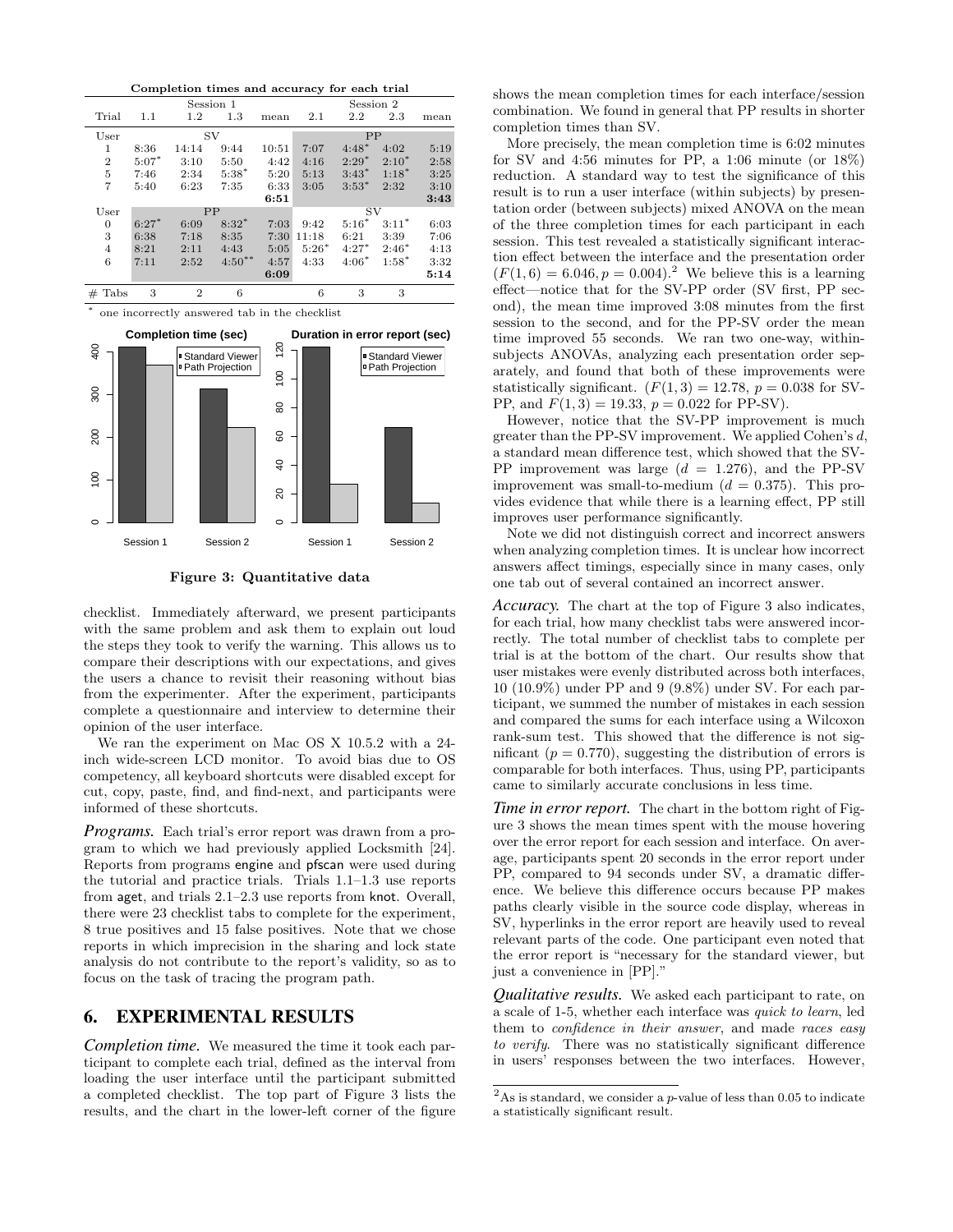when asked whether they preferred PP overall, 7 out of 8 responded that they somewhat or strongly agreed.

We also asked users to rate individual features of PP on a scale of 1-5, in particular the error report, checklist, function inlining, code folding, multi-query, and that multi-query reveals folded code. Participants rated all these features somewhat or very useful, with statistical significance.

The checklist was very well received overall. One participant said, "[It] saved me from having to memorize rules." Interestingly, two participants felt that, while the checklist reduced mistakes, it made triaging take longer. This conflicts with our experience—as we mentioned earlier, participants in our pilot study, which did not include the checklist, took notably longer to triage error reports than participants in our current study.

We thought that participants would be wary about function inlining and code folding, since the former is an unfamiliar visualization and the latter hides away much code. However, participants rated both very highly, saying particularly that code folding was "the best feature," "my favorite feature," and "I love using this feature [code folding]."

*Threats to validity.* There are a number of potential threats to the validity of our results. The core threat is whether our results generalize. We had a small number of participants, all of whom were students rather than expert programmers. The set of programs  $(N = 2)$  and error reports  $(N = 6)$ in the experiment was small. Moreover, participants were asked to triage error reports for unfamiliar programs. However, even with these limitations, our experiment did produce statistically significant and anecdotally useful information for our population and sample trials. We leave carrying out a wider range of experiments to future work.

One minor threat is that the SV interface is not a production-quality IDE. This was a deliberate choice to reduce bias from prior IDE experience, but we may have omitted features that would be useful for our task.

Another concern is whether the checklist could bias the results. We do not think so, since the checklist is derived from the imprecision and error report format of Locksmith, as discussed in Section 4, rather than being interface-specific.

#### 7. RELATED WORK

Error report triaging is essentially a program comprehension task. There has been substantial research into tools for assisting program comprehension tasks, often related to code maintenance and re-engineering (e.g., SHriMP [29] and Code Surfer [1], to name just two recent tools). As far as we are aware, none of these tools has been specifically designed to support users of static analysis for defect detection.

Conversely, many defect detection tools that use static analysis provide custom user interfaces [3, 21, 7, 17, 14, 1, 11, 6], IDE plug-ins [19, 12, 28, 15], or both [25]. However, we are not aware of any prior studies that measure the impact of the user interface on a static analysis tool's efficacy. Indeed, many proprietary tools have licenses that prohibit publishing the results of studies about their tools.

We surveyed these tools based on publicly-available screenshots and literature and compared their features with Path Projection (Table 1). Most interfaces share some features with Path Projection, but Path Projection's multi-query and path-derived (error-specific) code folding seem to be new; no tool provides a checklist to help with triaging.

|                       | Features (legend below) |          |          |          |          |          |          |  |  |  |
|-----------------------|-------------------------|----------|----------|----------|----------|----------|----------|--|--|--|
| Tool                  | <b>HLR</b>              | HPC      | CF       | FCI      | AC       | AQ.      | OV       |  |  |  |
| Path Projection       | X                       | X        | $\times$ | $\times$ |          |          |          |  |  |  |
| $SDV$ [3]             | $\times$                |          |          |          | ×        |          |          |  |  |  |
| PREFix [21]           |                         | $\times$ |          |          | ×        |          |          |  |  |  |
| PREFast [21]          |                         | $\times$ |          | n/a      | $\times$ |          |          |  |  |  |
| Prevent [6]           | $\times$                |          |          |          | ×        |          |          |  |  |  |
| Code Sonar [14]       | $\times$                | $\times$ | $\times$ | $\times$ | $\times$ |          |          |  |  |  |
| MrSpidey [11]         | $\times$                | $\times$ |          |          |          | $\times$ | $\times$ |  |  |  |
| Fortify SCA [12]      | $\times$                |          | $\times$ |          |          |          | ×        |  |  |  |
| Klocwork [19]         | $\times$                |          | $\times$ |          |          |          |          |  |  |  |
| Fluid [28]            | $\times$                |          | $\times$ |          |          |          |          |  |  |  |
| FindBugs $(GUI)$ [25] | $\times$                | $\times$ |          | n/a      |          |          |          |  |  |  |
| FindBugs (Eclipse)    | $\times$                |          | ×        | n/a      |          |          |          |  |  |  |
| CQual [15]            | $\times$                |          |          |          |          |          |          |  |  |  |

HLR : hyperlinked error report AC : annotated code with analysis

FCI : function call inlining

HPC : highlighted path in code  $AQ$  : analysis queries<br>CF : code folding  $OV$  : other visualizat

OV : other visualization (see text)

#### Table 1: Summary of tool interface features

Code Sonar has many features in common with Path Projection, but we believe its design could be improved. For example, several of Code Sonar's features interleave colored lines of text with the source code, causing the source code to be discontinuous and hard to follow. A few tools annotate the source code with summaries of their analysis, a feature not (yet) in Path Projection. MrSpidey also allows the user to interactively query its analysis for possible run-time values of a given expression. Two tools provide graphical visualization of paths: Fortify SCA illustrates paths as UMLstyle interaction diagrams, and MrSpidey overlays lines on the source code to illustrate value flows.

Research in bug triaging has focused on detecting duplicate bug reports [26], assigning bug-fixing responsibility [2, 8], or visualizing the progress of bug reports [9]. There has also been work on improving error messages [10, 22, 4, 16, 31], and on organizing them by priority [20]. Path Projection, and our study, differs from this work in exploring how triage can be performed more accurately and efficiently.

## 8. CONCLUSIONS

This paper introduced Path Projection, a new program visualization toolkit designed to help programmers navigate and understand program paths, a common output of many static analysis tools. We measured the performance of Path Projection for triaging error reports from Locksmith and found that, compared to a standard viewer, Path Projection reduces completion times with no adverse effect on accuracy.

We believe our work is the first to study the impact of a user interface on the efficiency and accuracy of triaging static analysis error reports. In future work, we intend to explore other potential applications of Path Projection beyond bug triage, and to study the use of checklists to complement static analysis tools. Path Projection is available at http://www.cs.umd.edu/projects/PL/PP.

#### Acknowledgments

We thank François Guimbretière, Bill Pugh, Chris Hayden, Iulian Neamtiu, Brian Corcoran, and Polyvios Pratikakis, and our study participants for their help with this research. This research was supported in part by National Science Foundation grants IIS-0613601, CCF-0430118, and CCF-0541036.